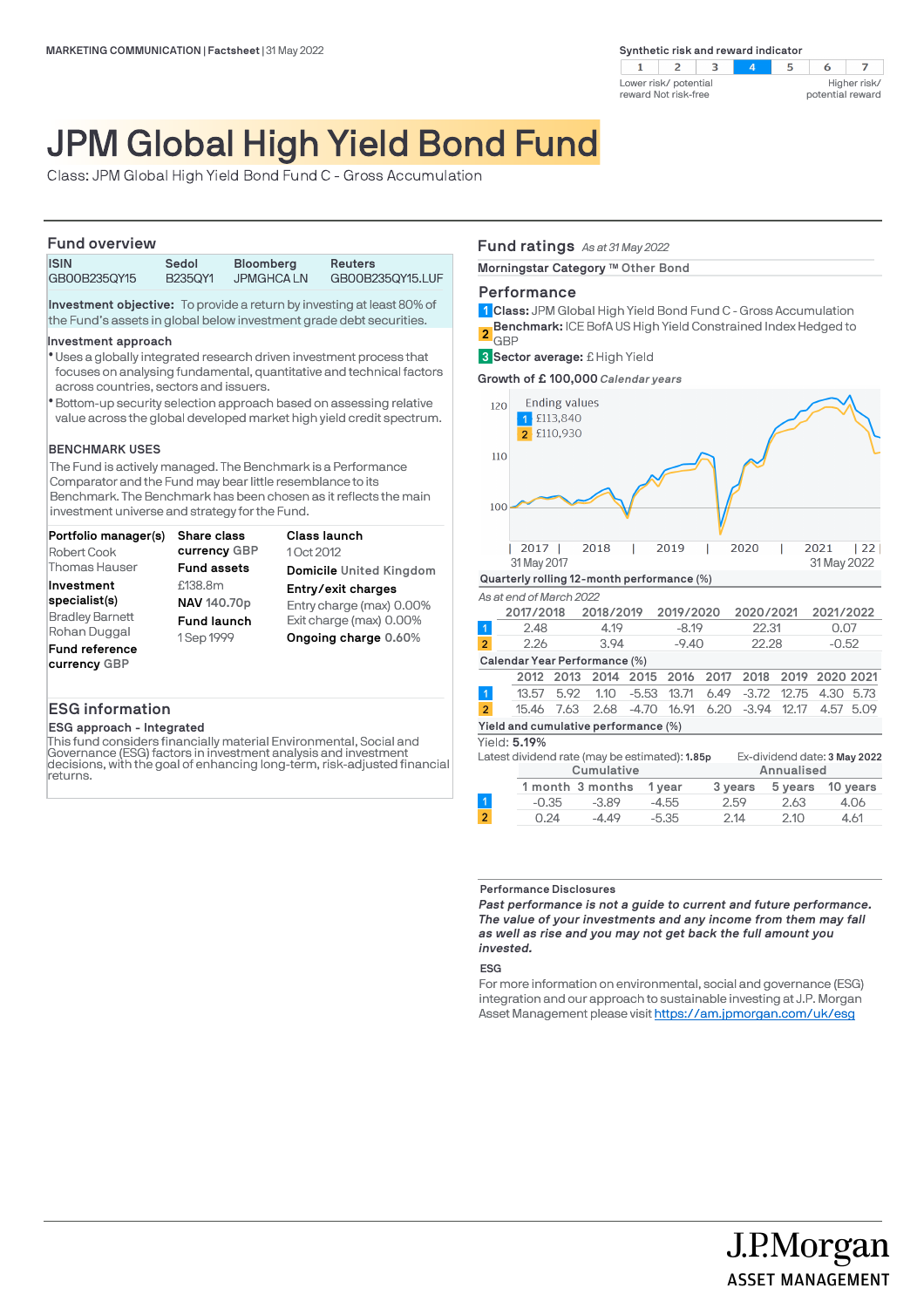## **Portfolio analysis**

| <b>Measurement</b>        | 3 years | 5 years |
|---------------------------|---------|---------|
| Correlation               | 0.99    | 0.99    |
| Alpha (%)                 | 0.44    | 0.52    |
| Beta                      | 0.96    | 0.97    |
| Annualised volatility (%) | 9.19    | 7.71    |
| Sharpe ratio              | 0.27    | 0.37    |
| Tracking error (%)        | 1.37    | 1.30    |
| Information ratio         | 0.57    | 0.54    |

### **Holdings**

| <b>TOP 10</b>                             | Coupon | Maturity | $%$ of      |
|-------------------------------------------|--------|----------|-------------|
|                                           | rate   |          | date assets |
| <b>DISH DBS (United States)</b>           | 5.875  | 15/11/24 | 1.4         |
| Sprint Capital (United States)            | 8.750  | 15/03/32 | 1.3         |
| CCO (United States)                       | 5.375  | 01/06/29 | 1.1         |
| Tenet Healthcare (United<br>States)       | 4.875  | 01/01/26 | 1.1         |
| Bausch Health (United<br>States)          | 9.000  | 15/12/25 | 1.0         |
| Centene (United States)                   | 4.625  | 15/12/29 | 0.9         |
| Bausch Health (United<br>States)          | 9.250  | 01/04/26 | 0.8         |
| CSC (United States)                       | 6.500  | 01/02/29 | 0.8         |
| <b>VICI Properties (United</b><br>States) |        | 17/06/22 | 0.7         |
| CCO (United States)                       | 5.000  | 01/02/28 | 0.7         |
|                                           |        |          |             |

# **Bond quality breakdown (%)**

| <b>BBB: 4.2%</b><br><bbb: 90.5%<="" th=""><th>Corporate Bonds: 94.6%<br/>Average duration: 4.0 yrs</th></bbb:> | Corporate Bonds: 94.6%<br>Average duration: 4.0 yrs |
|----------------------------------------------------------------------------------------------------------------|-----------------------------------------------------|
| Cash: 5.4%                                                                                                     | Yield to worst: 6.2%                                |
|                                                                                                                | Average maturity: 4.9 yrs                           |



| Sectors (%)            |      | Compared to benchmark |
|------------------------|------|-----------------------|
| Communications         | 20.3 | $+3.5$                |
| Consumer Cyclicals     | 18.2 | $-1.5$                |
| Consumer Non-Cyclicals | 17.9 | $+5.4$                |
| Energy                 | 11.4 | $-1.9$                |
| Capital Goods          | 8.2  | $-0.9$                |
| Technology             | 6.5  | $+0.1$                |
| Basic Industry         | 5.0  | $+0.1$                |
| Finance                | 3.1  | $-7.6$                |
| Transportation         | 1.7  | $-0.5$                |
| Utilities              | 1.3  | $-1.5$                |
| Industrial Other       | 1.0  | $-0.2$                |
| Cash                   | 5.4  | $+5.0$                |